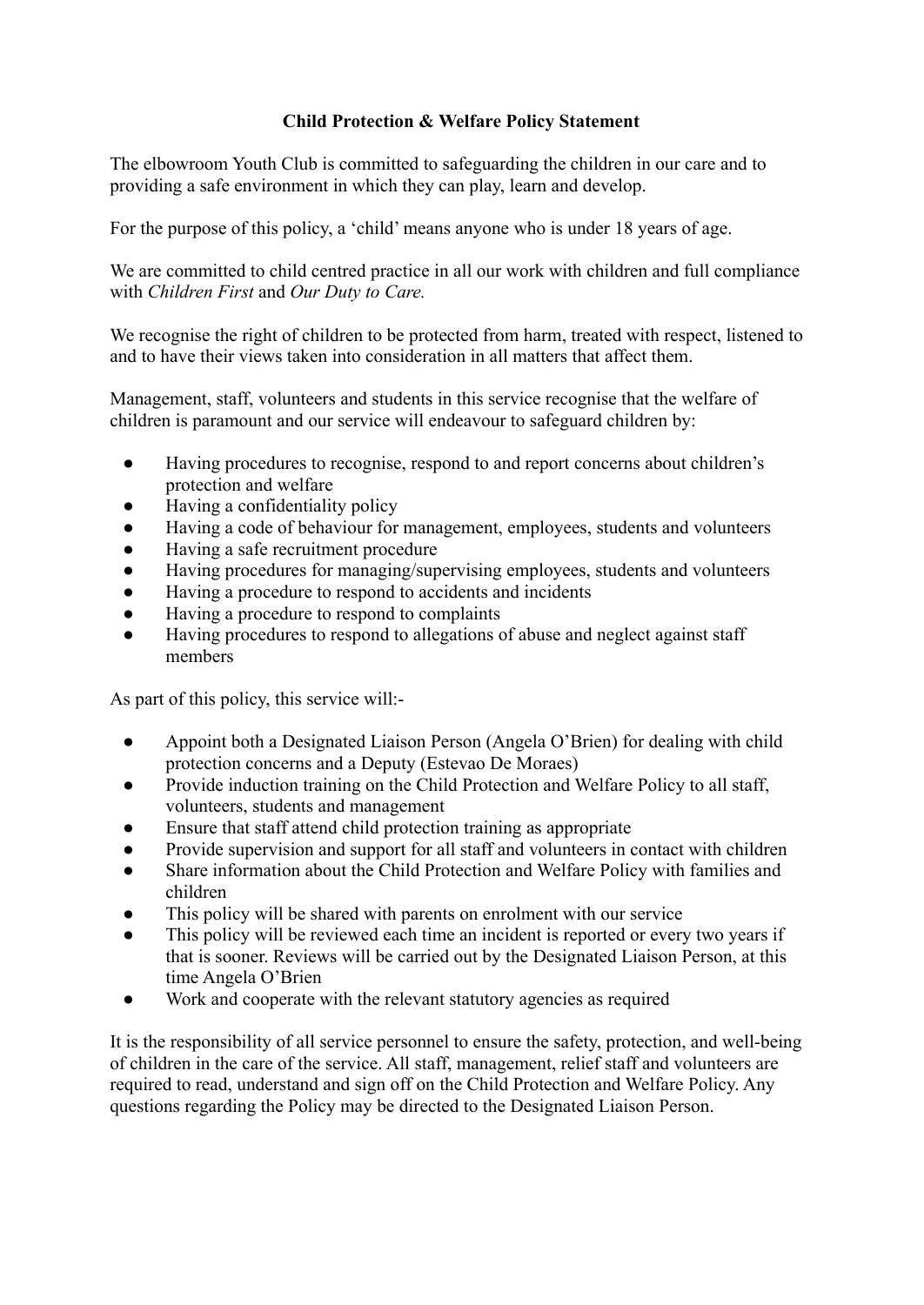We will ensure that all personnel:

- Are aware of their responsibilities and their obligations under *Children First*
- Are aware of their responsibilities for reporting concerns and/or incidents regarding the safety or well-being of children to the Designated Liaison Person
- Attend child protection training as appropriate

This policy is applicable at all times when children are in the care of the service, including on day trips and on outings.

We will ensure this policy is observed by:-

- Youth Club Staff
- Afterschool Activity Coordinators
- Management
- **Reception Staff**
- **Volunteers**
- Students on placement
- Visitors to The elbowroom (as appropriate)
- Children (depending on the age)

#### **Role of the Designated Liaison Person**

*Children First* requires that every organisation providing services to children appoint a Designated Liaison Person (DLP) for reporting neglect or abuse. The DLP is responsible for dealing with child protection and welfare concerns in accordance with *Children First* and *Our Duty to Care*.

The Deputy DLP will be appointed by the management/manager to undertake the below duties when the DLP is on leave or is unavailable for a long period of time.

| <b>Designated Liaison Person</b> | <b>Deputy Designated Liaison Person</b> |
|----------------------------------|-----------------------------------------|
| Angie O'Brien                    | Estevao De Moraes                       |
| Youth Club Manager               | Youth Club Childcare Assistant          |
| Phone: 01 677 9859               | Phone: 01 677 9859                      |
| Located at Studio $2 12pm - 6pm$ | Located at Studio $3 12pm - 6pm$        |
| Monday - Friday                  | Monday - Friday                         |

The role of the DLP is to:-

- Provide information and advice on child protection and welfare concerns and issues to the staff of the service
- Be accessible to all staff
- Ensure that they are knowledgeable about child protection and welfare and that they undertake any training considered necessary to keep updated on new developments
- Ensure that the Child Protection and Welfare Policy and procedures of the service are followed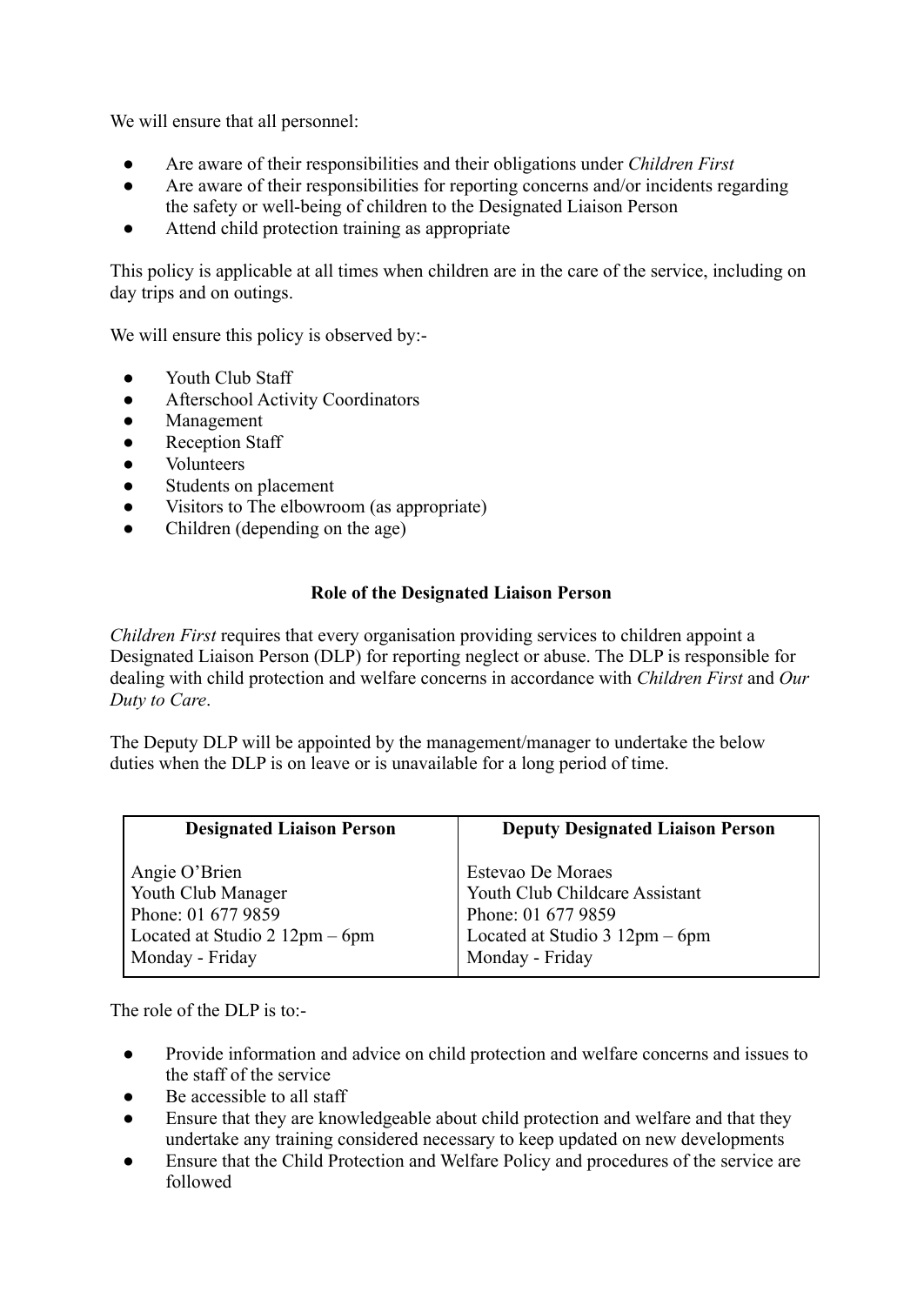- Be responsible for reporting concerns about the protection and welfare of children to TUSLA – Child & Family Agency or to An Garda Siochana
- Ensure that appropriate information is included in that report to the Child  $& Family$ Agency and that the reported is submitted in writing (under confidential cover) using the Standard Report form (see Appendix (i))
- Liaise with the Child & Family Agency, An Garda Siochana and other agencies as appropriate
- Keep relevant people within the organisation informed of relevant issues, whilst maintaining confidentiality
- Ensure that an individual case record is maintained of the action taken by the service, the liaison with other agencies and the outcome
- Advise the organisation of child protection training needs
- Maintain a central log or record of all child protection and welfare concerns in the service

## **Recognising Concerns**

- Staff and/or volunteers may at times be concerned about the general welfare and development of children they work with and they can discuss any concerns with their manager and/or DLP at any time.
- All staff and volunteers should be familiar with the definitions of abuse as outlined in *Children First* (see appendix (ii)) and the signs and symptoms of abuse (see appendix  $(iii)$
- in accordance with *Children First*:
- Everyone must be alert to the possibility that children with whom they are in contact may be suffering from abuse or neglect.
- The Child and Family Agency (TUSLA) should always be informed when a person has reasonable grounds for concern that a child may have been, is being or is at risk of being abused or neglected. Child protection concerns should be supported by evidence that indicates the possibility of abuse or neglect.
- A concern about a potential risk to children posed by a specific person, even if the children are unidentifiable, should also be communicated to the Child and Family Agency (TUSLA).
- The guiding principles in regard to reporting child abuse or neglect may be summarised as follows:
	- 1. the safety and well-being of the child must take priority
	- 2. reports should be made without delay to the Child and Family Agency.

Any reasonable concern or suspicion of abuse or neglect must elicit a response. Ignoring the signals or failing to intervene may result in ongoing or further harm to the child.

Section 176 of the Criminal Justice Act 2006 introduced the criminal charge of reckless endangerment of children. It states:

'A person, having authority or control over a child or abuser, who intentionally or recklessly endangers a child by  $-$  (a) causing or permitting any child to be placed or left in a situation which creates a substantial risk to the child of being a victim of serious harm or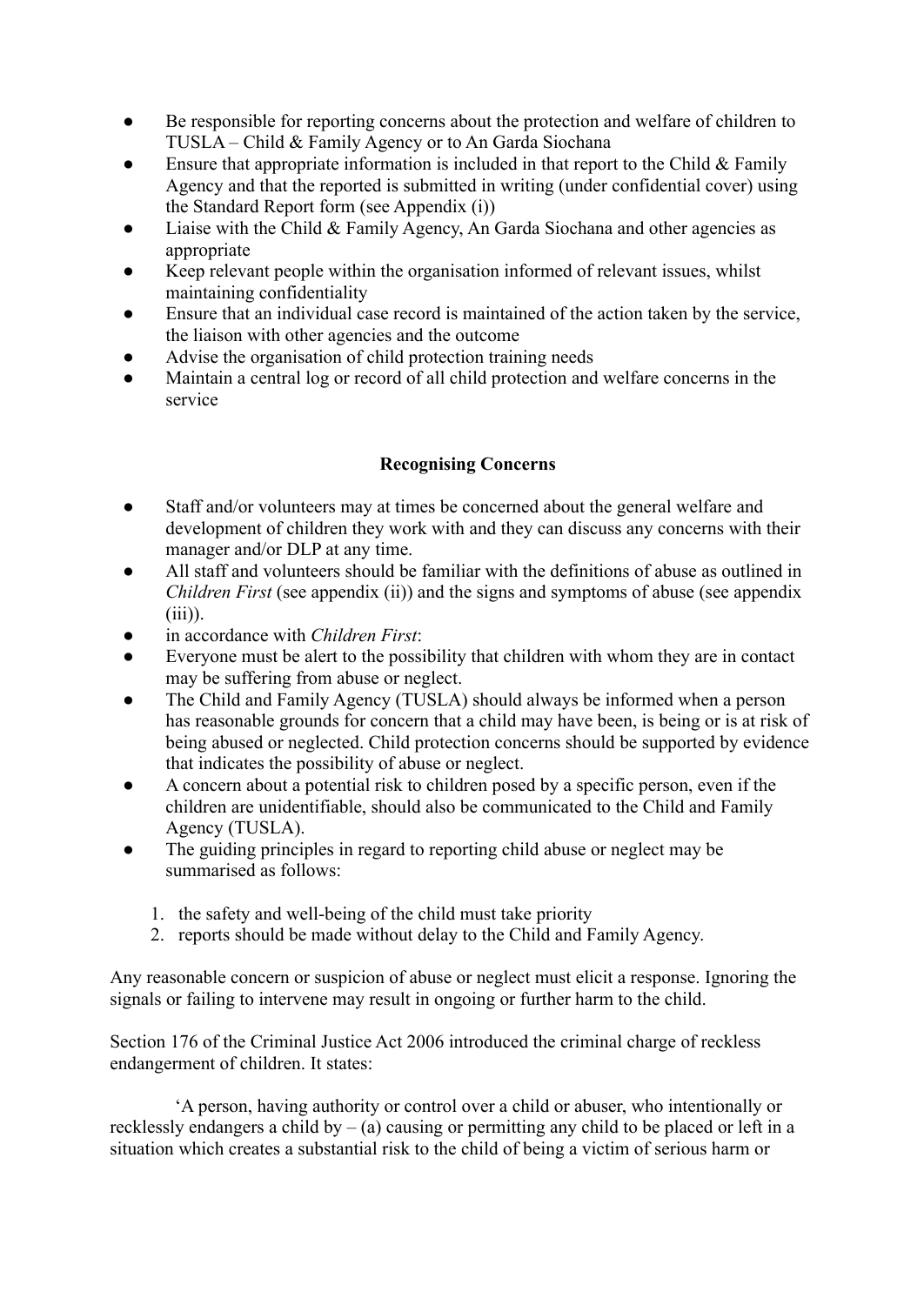sexual abuse, or (b) failing to take reasonable steps to protect a child from such a risk while knowing that the child is in such a situation, is guilty of an offence.'

The penalty for a person found guilty of this offence is a fine (no upper limit) and/or imprisonment for a term not exceeding 10 years.

# **A Concern Could Come to Your Attention in a Number of Ways**

- A child tells you or indicates that she/he is being abused. This is called a disclosure (see appendix (iv) for guidance on responding to a disclosure from a child).
- An admission or indication from the alleged abuser.
- A concern about a potential risk to children posed by a specific person, even if the children are unidentifiable.
- Information from someone who saw the child being abused.
- Evidence of an injury or behaviour that is consistent with abuse and unlikely to have been caused in any other way.
- Consistent indication over a period of time that a child is suffering from emotional or physical neglect.
- An injury or behaviour which is consistent with abuse, but an innocent explanation is given.
- Concern about the behaviour or practice of a colleague.

All personnel are expected to consult *Children First* and *The Child Protection and Welfare Practice Handbook* (copy in Youth Club) for detailed information on the signs and symptoms of abuse.

## **Procedures for Reporting or Responding to a Child Protection or Welfare Concern**

- Under no circumstances should a child be left in a situation that exposes him or her to harm or risk pending Child and Family Agency intervention. In the event of an emergency and the unavailability of a Duty Social Worker, the DLP will contact An Garda Siochana
- If the child has made a disclosure, a written record will be made. If there are other grounds for concern that the child has been abused or neglected, a written record will be made.
- If there are reasonable grounds for concern (see appendix  $(v)$ ) the DLP will complete that Standard Report Form without delay and send it to that Duty Social Work Team in the Child & Family Agency. Phone 01 856 7704

## **Recognising, Responding and Reporting Concerns about a Child's Welfare or Possible Abuse**

Duty Social Work Team, Tusla -Child & Family Agency

Area Manager Phone: 01 856 7704 An Garda Siochana

**Bridewell Garda Station** Phone: 01 666 8000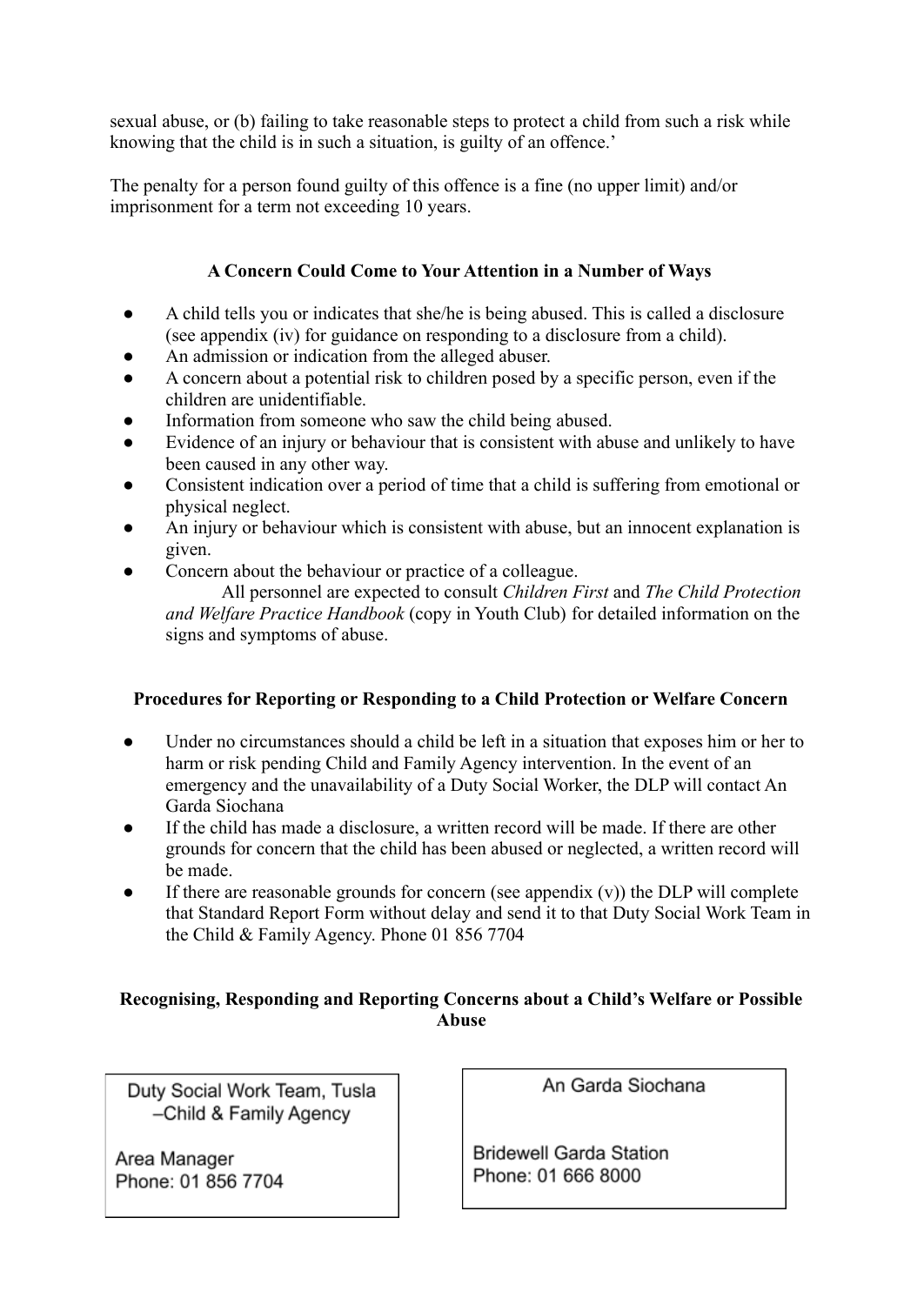- If the concern is urgent and the child is in immediate danger, the report to the Child  $\&$ Family Agency will be made by telephone and followed up with the completed Standard Report Form.
- In the event of an emergency and the unavailability of a Duty Social Worker, the DLP will contact the Garda Siochana.
- The DLP may use the process of informal consultation with the Duty Social Work Team to discuss the response to a child protection and welfare concern and whether or not it warrants reasonable grounds for concern. Informal consultation is carried out without providing the name of the family or the child. If advised to do so, a formal report will be made.
- The DLP will record information about the concern, informal consultation (if carried out) and details regarding if and when the parents were informed.

At The elbowroom, where the owner is not the DLP they are informed when a referral or a report is made under the Child Protection and Welfare Policy.

## **Procedure when a referral is not made to the Child and Family Agency**

- Not all concerns will meet the reasonable grounds for concern. In this case, the concern and any informal consultation will be documented and kept confidentially and securely.
- The DLP will inform the member of staff, volunteer or student who raised the concern that it is not being referred to in writing, indicating the reasons. The DLP will advise the individual that they may make a report themselves or contact the Duty Social Work Team and that the provision of the *Protection for Persons Reporting Child Abuse Act, 1998* will apply. (The Protection for Persons Reporting Child Abuse Act, 1998 provides protection from civil liability and penalisation by an employer where reports are made to designated officers in the HSE or to An Garda Siochana reasonably and in good faith.)

## **Confidentiality Statement**

- The effective protection of a child often depends on the willingness of the staff in statutory and voluntary organisations involved with children to share and exchange relevant information. It is therefore critical that there is a clear understanding of professional and legal responsibilities with regard to confidentiality and the exchange of information.
- All information regarding a concern or assessment of child abuse or neglect should be shared on a 'need to know' basis in the interests of the child with the relevant statutory authorities.
- No undertakings regarding secrecy can be given. Those working with a child and family should make this clear to all parties involved, although they can be assured that all information will be handled taking full account of legal requirements.
- Ethical and statutory codes concerned with confidentiality and data protection provide general guidance. They are not intended to limit or prevent the exchange of information between different professional staff with a responsibility for ensuring the protection and welfare of children. The provision of information to the statutory